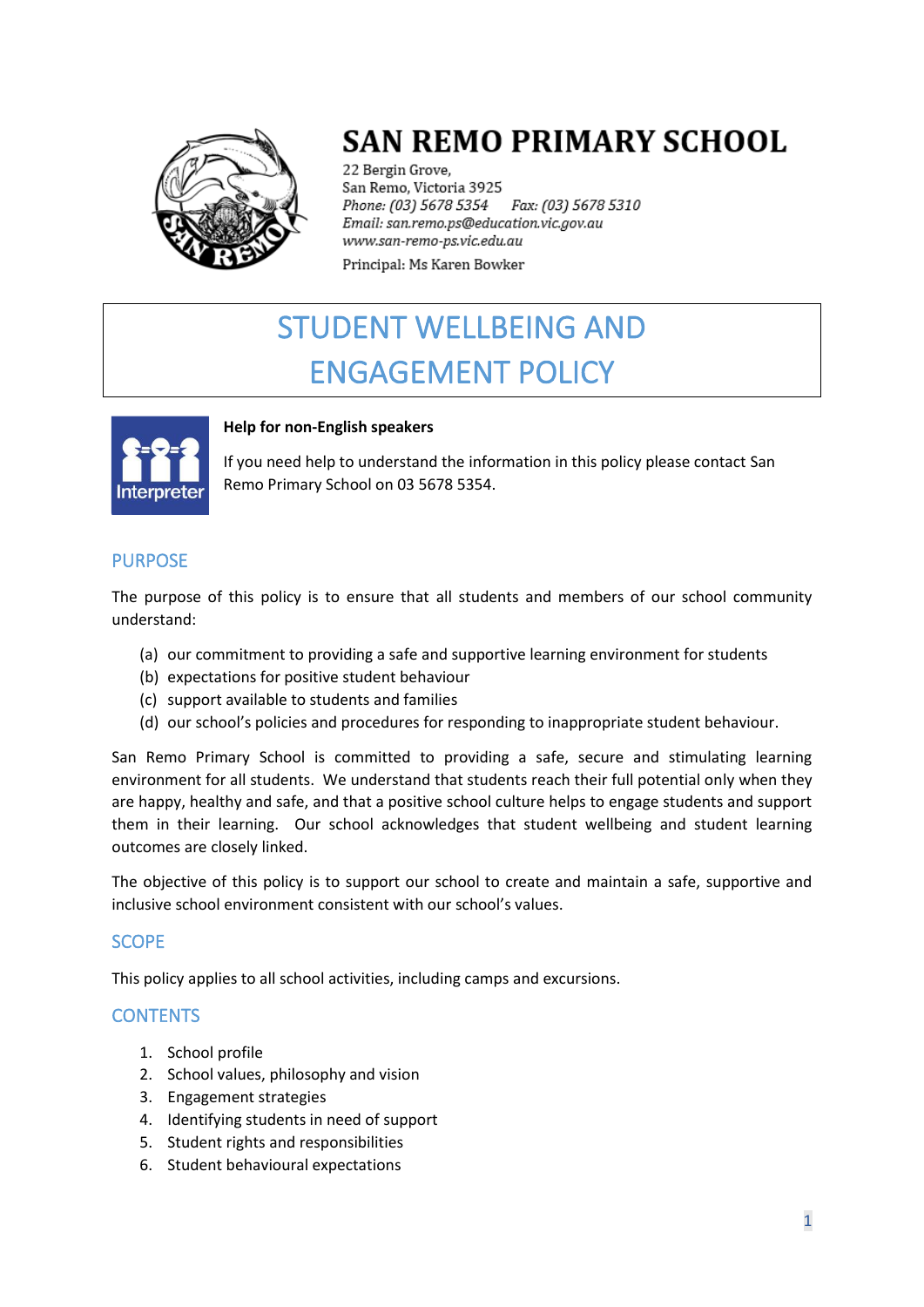- 7. Engaging with families
- 8. Evaluation

# **POLICY**

## 1. School profile

San Remo Primary School was first opened on March 26<sup>th</sup>, 1874. It is situated in the San Remo Township, at the eastern entrance of Westernport Bay, approximately 135 kilometres from central Melbourne. It has a long tradition of serving the local communities of San Remo and Phillip Island. The school was moved to its existing site in 1948.

Students attending San Remo Primary School come from varied family backgrounds. Historically, families in the area have come from fishing and farming background however in more recent years the area has become a desirable place to live for people from a broader variety of backgrounds. Some family members commute to Melbourne for work, other families are either self employed or employed in a range of businesses in the area. There is a strong link with families to the tourism industry. The school attracts students from the township of San Remo to Bass on the mainland and from Cape Woolamai on Phillip Island. Our School Family Occupation (SFOE) is 0.3697.

Our staff structure combines experienced and graduate teachers who are all passionate about teaching and learning and continue to develop their knowledge through targeted professional development. All staff work together in weekly staff meetings with a focus on teaching and learning as well as having weekly Professional Learning Community (PLC) meetings P/1/2 and 3/4/5/6. Our caring, professional staff, value all children and are dedicated to providing an excellent curriculum with high expectations and results. Teachers meet regularly in their teams and as a whole staff to plan and evaluate teaching programs across the school. Student wellbeing is a priority at San Remo Primary with teachers sharing responsibility for all. We also have a school Counsellor who works with children 1:1, in small groups and in classes depending on the needs of our students. We believe that all children can and will learn in a supportive and encouraging environment. We currently have 7 grades operating in 2021.

# 2. School values, philosophy and vision

San Remo Primary School's vision is to develop confident and responsible lifelong learners. Our students value knowledge and skills that support them to contribute to our local and global community.

Our Values are;

**Respect;** We respect ourselves, others and the environment

**Responsibility;** We are actively engaged in our learning

**Relationships;** We nurture and promote healthy, inclusive and respectful relationships in our school and wider community

Our philosophy is;

Excellence every day, for everyone

## 3. Engagement strategies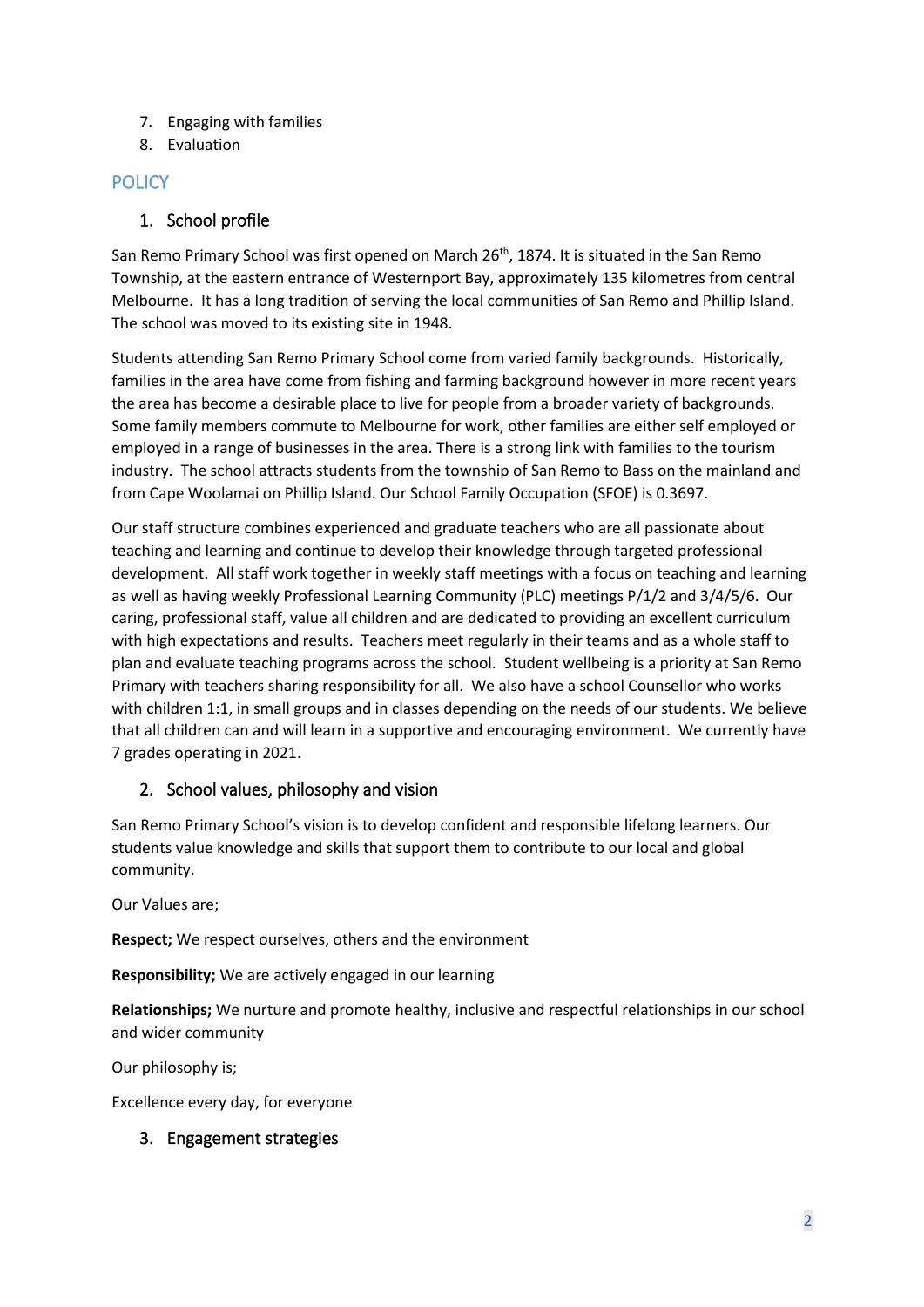San Remo Primary School has developed a range of strategies to promote engagement, positive behaviour and respectful relationships for all students in our school. We acknowledge that some students may need extra social, emotional or educational support at school, and that the needs of students will change over time as they grow and learn.

A summary of the universal (whole of school), targeted (year group specific) and individual engagement strategies used by our school is included below:

#### *Universal*

- high and consistent expectations of all staff, students and parents and carers
- prioritise positive relationships between staff and students, recognising the fundamental role this plays in building and sustaining student wellbeing
- creating a culture that is inclusive, engaging and supportive
- welcoming all parents/carers and being responsive to them as partners in learning
- analysing and being responsive to a range of school data such as attendance, Attitudes to School Survey, parent survey data, student management data and school level assessment data
- teachers at San Remo Primary School use an instructional framework to ensure an explicit, common and shared model of instruction to ensure that evidenced-based, high yield teaching practices are incorporated into all lessons
- teachers at San Remo Primary School adopt a broad range of teaching and assessment approaches to effectively respond to the diverse learning styles, strengths and needs of our students and follow the standards set by the Victorian Institute of Teaching
- our school's Statement of Values are incorporated into our curriculum and promoted to students, staff and parents so that they are shared and celebrated as the foundation of our school community
- carefully planned transition programs to support students moving into different stages of their schooling
- positive behaviour and student achievement is acknowledged in the classroom, and formally in school assemblies and communication to parents
- monitor student attendance and implement attendance improvement strategies at a wholeschool, cohort and individual level
- students have the opportunity to contribute to and provide feedback on decisions about school operations through class forums. Students are also encouraged to speak with their teachers, and Principal whenever they have any questions or concerns.
- create opportunities for cross—age connections amongst students through school plays, athletics, music programs and peer support programs
- All students are welcome to self-refer to teachers and the Principal if they would like to discuss a particular issue or feel as though they may need support of any kind. We are proud to have an 'open door' policy where students and staff are partners in learning
- we engage in school wide positive behaviour support with our staff and students, which includes the programs Bounce Back, transitioning to the program Respectful Relationships.
- programs developed to address issue specific behaviour (i.e. circle time)
- opportunities for student inclusion (i.e. sports teams, plays, band)
- buddy programs, peers support programs

Targeted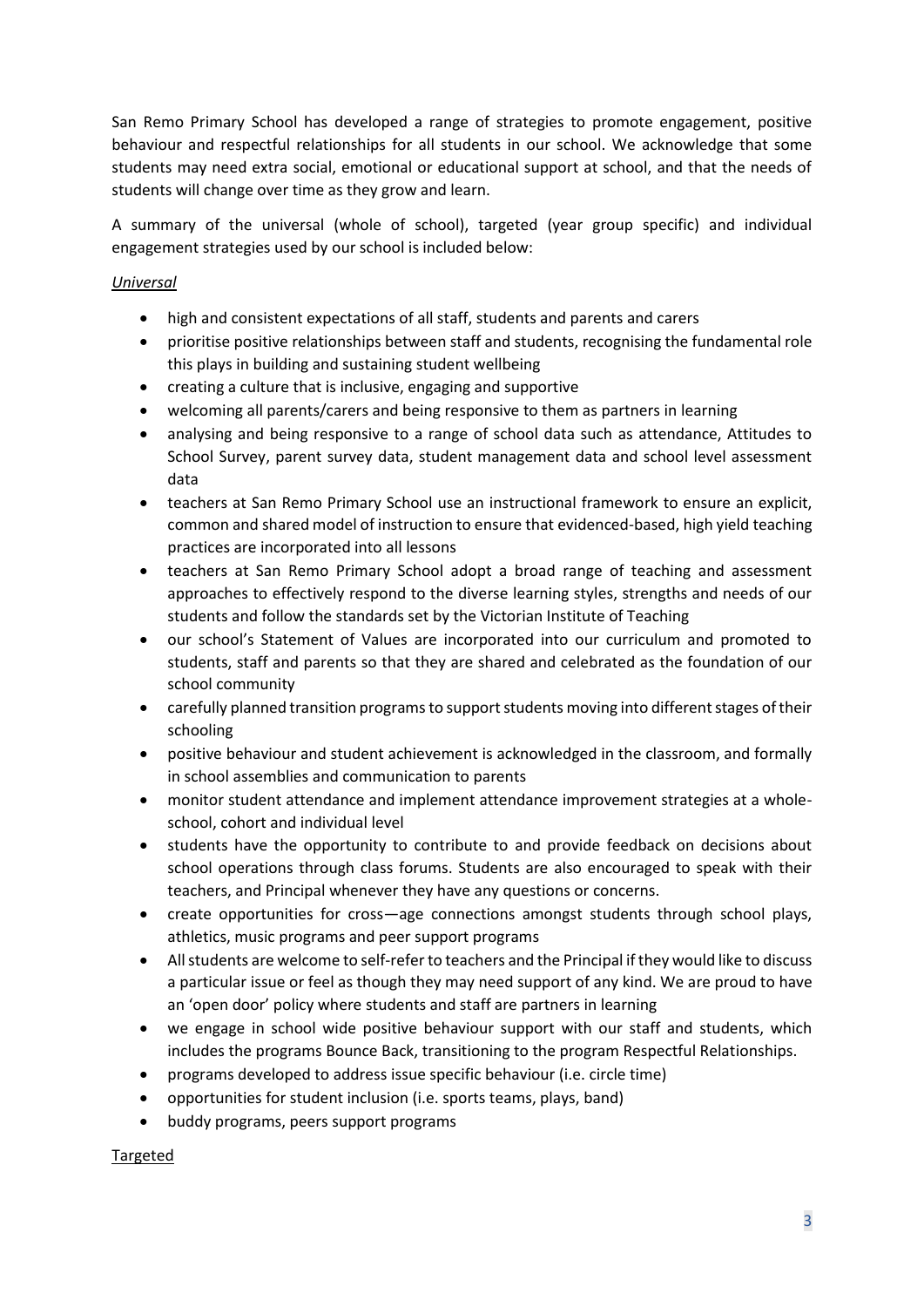- all classroom teachers, year level coordinators and the Principal monitor the health and wellbeing of students, and act as a point of contact for students who may need additional support
- connect all Koorie students with a Koorie Engagement Support Officer
- all students in Out of Home Care will be appointed a Learning Mentor, have an Individual Learning Plan and will be referred to Student Support Services for an Educational Needs Assessment
- staff will undertake health promotion and social skills development in response to needs identified by student wellbeing data, classroom teachers or other school staff each year
- staff will apply a trauma-informed approach to working with students who have experienced trauma

#### Individual

- Student Support Groups, see: http://www.education.vic.gov.au/school/principals/spag/participation/pages/supportgroup s.aspx
- Individual Learning Plan and Behaviour Support Plan
- Program for Students with Disabilities
- referral to Student Welfare Coordinator and Student Support Services
- referral to The Orange Door, Headspace

San Remo Primary School implements a range of strategies that support and promote individual engagement. These can include:

- building constructive relationships with students at risk or students who are vulnerable due to complex individual circumstances
- meeting with student and their parent/carer to talk about how best to help the student engage with school
- developing an Individual Learning Plan and/or a Behaviour Support Plan
- considering if any environmental changes need to be made, for example changing the classroom set up
- referring the student to:
	- o school-based wellbeing supports
	- o Student Support Services
	- o Appropriate external supports such as council based youth and family services, other allied health professionals, headspace, child youth mental health services or The Orange Door
	- o Re-engagement programs such as Navigator
	- o Lookout

Where necessary the school will support the student's family to engage by:

- being responsive and sensitive to changes in the student's circumstances and health and wellbeing
- collaborating, where appropriate and with the support of the student and their family, with any external allied health professionals, services or agencies that are supporting the student
- monitoring individual student attendance and developing an Attendance Improvement Plans in collaboration with the student and their family
- running regular Student Support Group meetings for all students: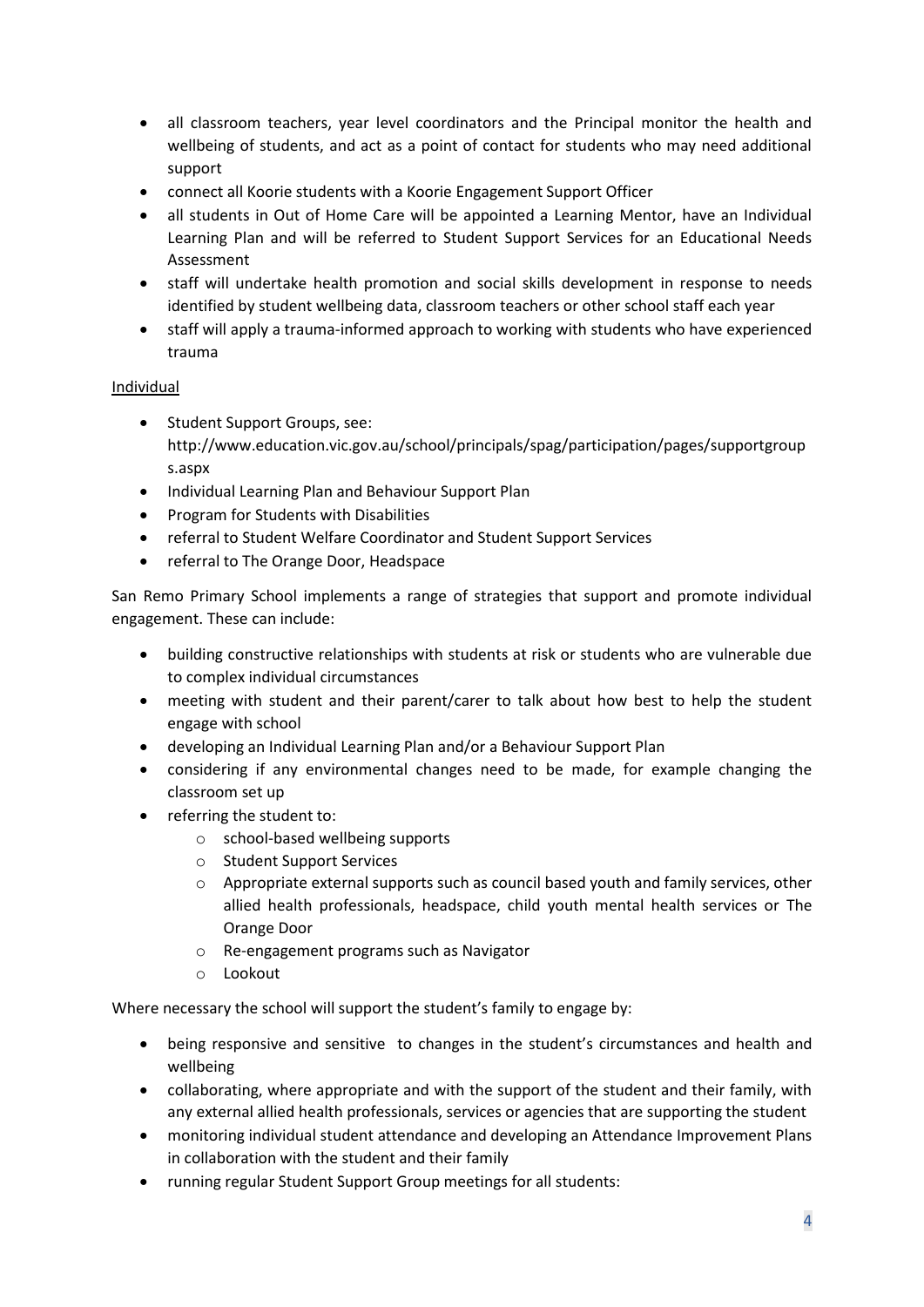- o with a disability
- o in Out of Home Care
- $\circ$  and with other complex needs that require ongoing support and monitoring.

## 4. Identifying students in need of support

San Remo Primary School is committed to providing the necessary support to ensure our students are supported intellectually, emotionally and socially. The teachers, Student Welfare and Principal play a significant role in developing and implementing strategies help identify students in need of support and enhance student wellbeing. San Remo Primary School will utilise the following information and tools to identify students in need of extra emotional, social or educational support:

- personal, health and learning information gathered upon enrolment and while the student is enrolled
- attendance records
- academic performance
- observations by school staff such as changes in engagement, behaviour, self-care, social connectedness and motivation
- attendance, detention and suspension data
- engagement with families
- self-referrals or referrals from peers

#### 5. Student rights and responsibilities

All members of our school community have a right to experience a safe and supportive school environment. We expect that all students, staff, parents and carers treat each other with respect and dignity. Our school's Statement of Values highlights the rights and responsibilities of members of our community.

Students have the right to:

- participate fully in their education
- feel safe, secure and happy at school
- learn in an environment free from bullying, harassment, violence, discrimination or intimidation
- express their ideas, feelings and concerns.

Students have the responsibility to:

- participate fully in their educational program
- display positive behaviours that demonstrate respect for themselves, their peers, their teachers and members of the school community
- respect the right of others to learn.

Students who may have a complaint or concern about something that has happened at school are encouraged to speak to their parents or carers and approach a trusted teacher or a member of the school leadership team.

6. Student behavioural expectations and Management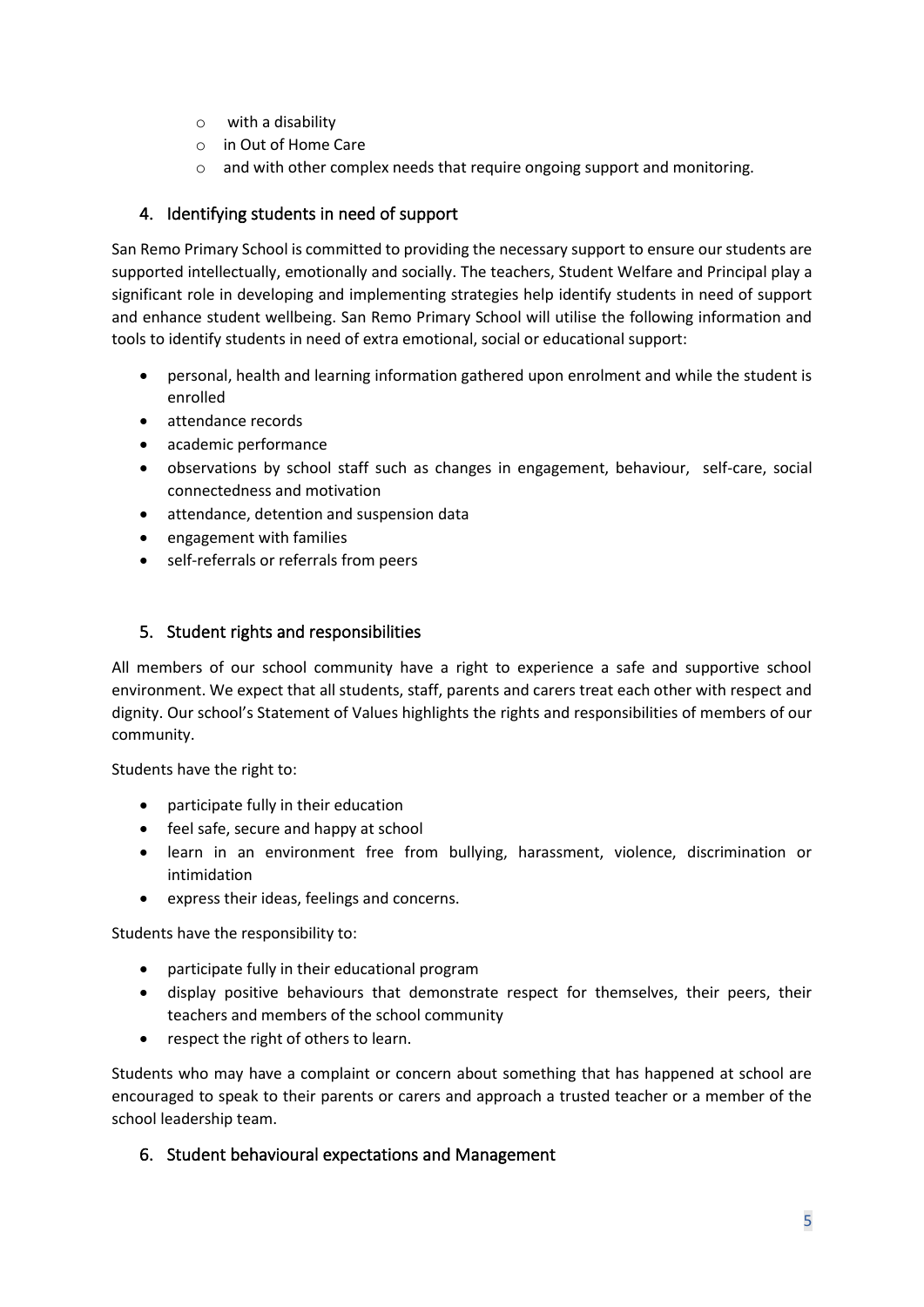Behavioural expectations of students, staff and families are grounded in our school's Statement of Values. Student bullying behaviour will be responded to consistently with San Remo Primary School's Bullying and Student Welfare policy.

When a student acts in breach of the behaviour standards of our school community, San Remo Primary School will institute a staged response, consistent with the Department's Student Engagement and Inclusion Guidelines. Where appropriate, parents will be informed about the inappropriate behaviour and the disciplinary action taken by teachers and other school staff.

Our school considers, explores and implement positive and non-punitive interventions to support student behaviour before considering disciplinary measures such as detention, withdrawal of privileges or withdrawal from class.

Disciplinary measures may be used as part of a staged response to inappropriate behaviour in combination with other engagement and support strategies to ensure that factors that may have contributed to the student's behaviour are identified and addressed. Disciplinary measures at our school will be applied fairly and consistently. Students will always be provided with an opportunity to be heard.

Disciplinary measures applied include:

- Following the Classroom behaviour management plan.
	- step one: Verbal Warning

- step two: Repeat warning and initial action taken (Consequence directly related to the behaviour)

- step three: Time out in other classroom – 30 minutes.

- step four: Student returns to their classroom and continues with learning
- step five: In inappropriate behaviour continues, send to Principal's office note sent home.

- Step six: If inappropriate behaviour is repeated twice in one week (step 3 and above). Parent's contacted and further discipline at the Principals discretion.

- Following the Playground behaviour management plan.
	- step one: Verbal Warning

- step two: Repeat warning and initial action taken (Consequence directly related to the behaviour)

- step three: Time out in Principal's Office
- step four: Continued inappropriate behaviour, Principal discretion which may include; reporting to Principal at the end of recess and lunchtime
- parents notified

out of playground.

- behaviour reviews
- suspension
- expulsion

Suspension, expulsion and restrictive interventions are measures of last resort and may only be used in situations consistent with Department policy, available at:

- <https://www2.education.vic.gov.au/pal/suspensions/policy>
- <https://www2.education.vic.gov.au/pal/expulsions/policy>
- <https://www2.education.vic.gov.au/pal/restraint-seclusion/policy>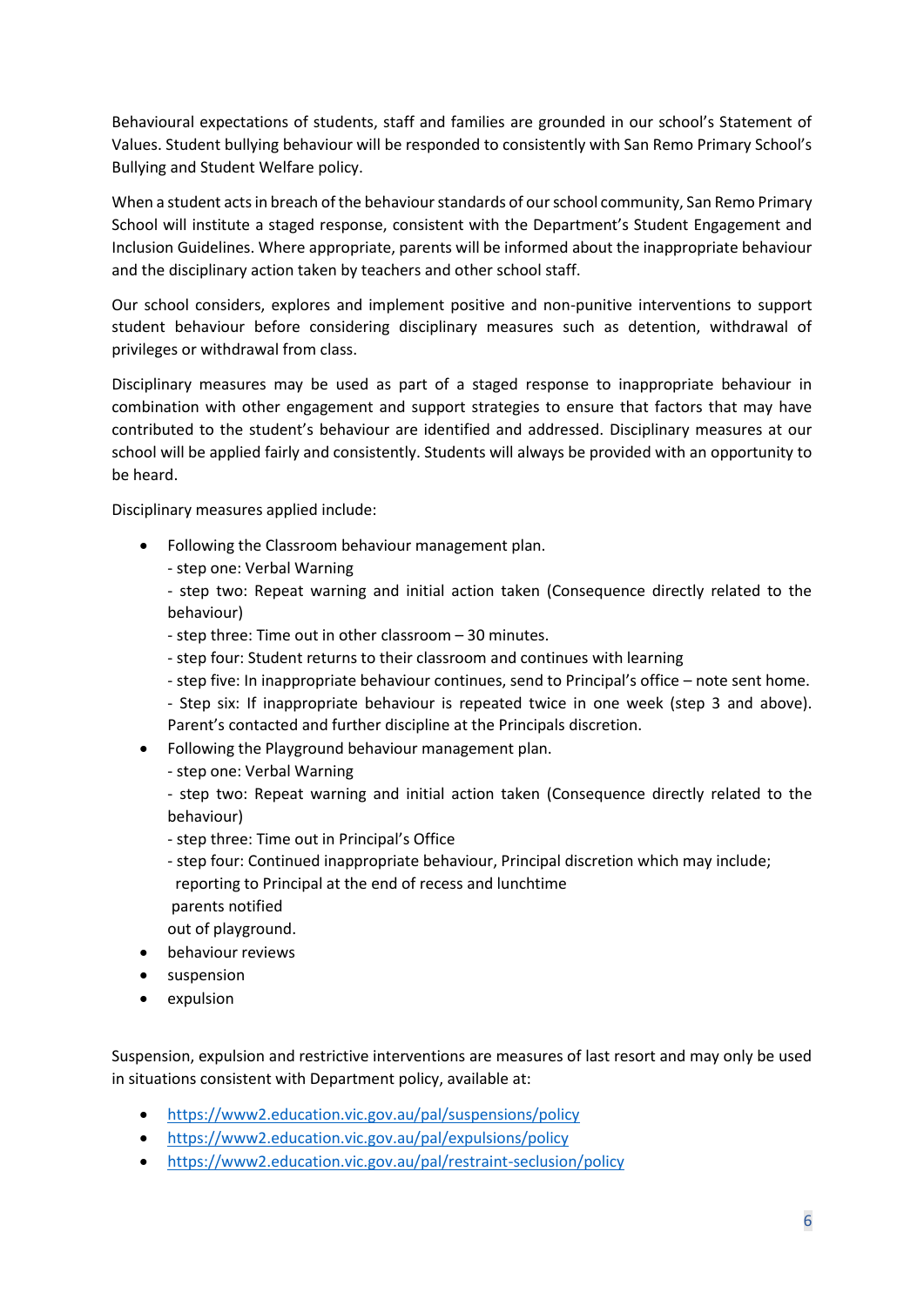In line with Ministerial Order 1125, no student aged 8 or younger will be expelled without the approval of the Secretary of the Department of Education and Training.

The Principal of San Remo Primary School is responsible for ensuring all suspensions and expulsions are recorded on CASES21.

Corporal punishment is prohibited in our school and will not be used in any circumstance.

## 7. Engaging with families

San Remo Primary School values the input of parents and carers, and we will strive to support families to engage in their child's learning and build their capacity as active learners. We aim to be partners in learning with parents and carers in our school community.

We work hard to create successful partnerships with parents and carers by:

- ensuring that all parents have access to our school policies and procedures, available on our school website
- maintaining an open, respectful line of communication between parents and staff, supported by our Communicating with School Staff policy.
- providing parent volunteer opportunities so that families can contribute to school activities
- involving families with homework and other curriculum-related activities
- involving families in school decision making
- coordinating resources and services from the community for families
- including families in Student Support Groups, and developing individual plans for students.

## 8. Evaluation

San Remo Primary School will collect data each year to understand the frequency and types of wellbeing issues that are experienced by our students so that we can measure the success or otherwise of our school based strategies and identify emerging trends or needs.

Sources of data that will be assessed on an annual basis include:

- student survey data
- incidents data
- school reports
- parent survey
- case management
- CASES21, including attendance and absence data
- SOCS

# **COMMUNICATION**

This policy will be communicated to our school community in the following ways:

- Available publicly on our school's website
- Included in staff induction processes
- Made available in hard copy from school administration upon request